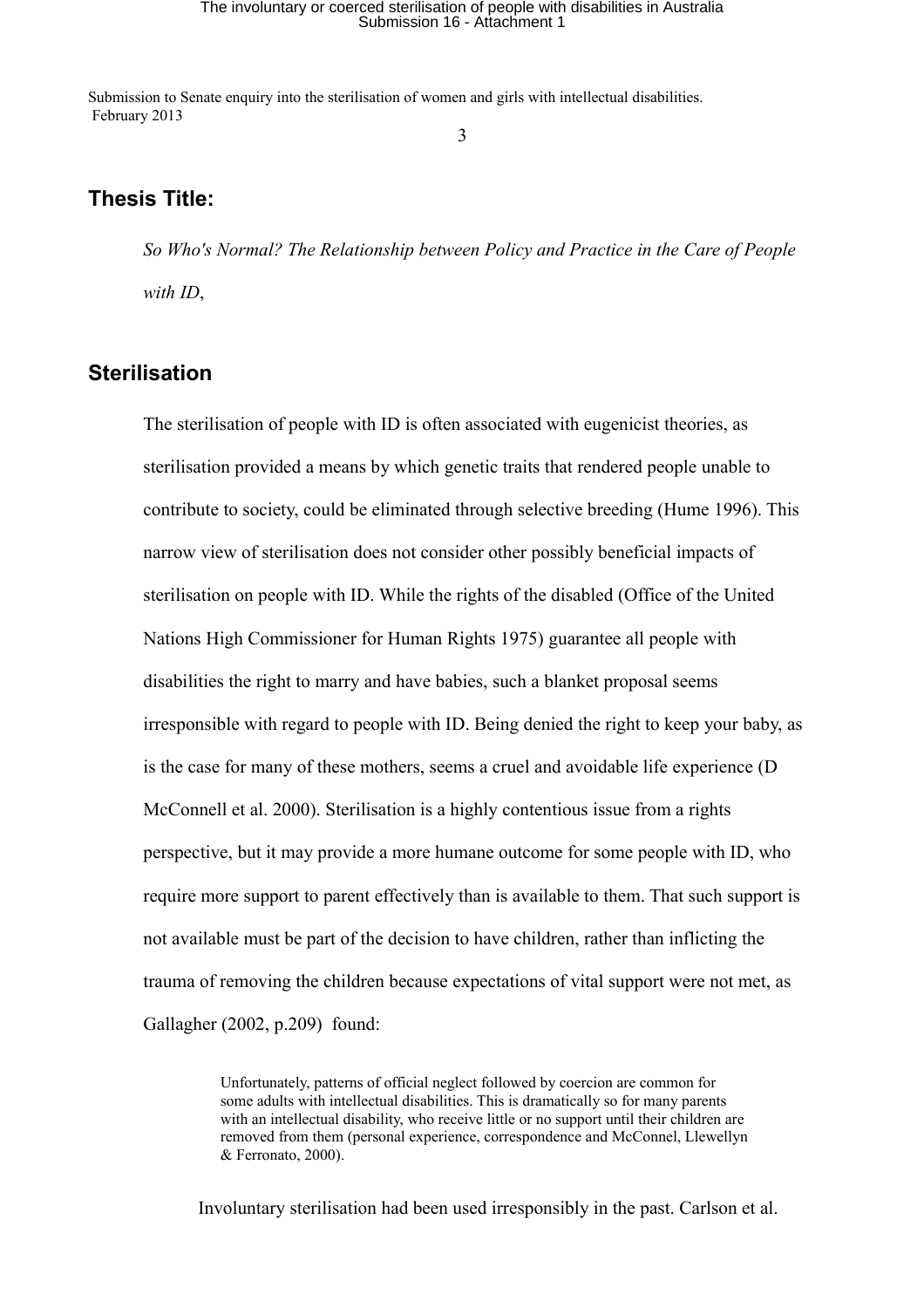4

(2000) found one instance in the USA where 656 castrations were performed to stop the men with ID from masturbating. Medication and vasectomies are still used, but rarely, to control sexual feelings and fertility in young men in Australia (Carlson et al. 2000). These treatments for males, however, are rarely recorded; the only recorded child sterilisations performed are on female children with ID (Brady & Britton 2011). While sterilisation may seem a harsh option for young women with ID, the alternatives may be much harsher for women with ID than for normal women, including: unwanted pregnancy; illness in pregnancy; miscarriage: difficult childbirth and other health risks, including a heightened risk of pre-partum depression (D McConnell et al. 2008). Inadequate capacity to mother, and removal of the child from the mother are common outcomes, as evidenced by Mayes et al. (2011, p.1) in their research into mothers with ID, which found one mother with ID who was seeking an ally or supporter for her pregnancy:

> Andrea, pregnant with twins, changed her allegiance toward the end of her pregnancy. When she first discovered she was pregnant her mother, Eileen, was the only person who told her it was okay she was pregnant, in stark contrast to the concerned reactions of other people. She began to question whether her mother's assistance would be forthcoming, and more importantly whether her assistance would be of help. Eileen had had all of her nine children removed from her care through allegations of neglect.

Mayes et al. (2011) largely reflect normal people's romantic attitudes towards motherhood in their study of pregnant women with ID. They take the perspective that a woman with ID gains from the experience of pregnancy and from the experience of mothering, but do not take into account the consequences for the children and nor do they report on the women's experiences after the birth, which may well cancel out any benefits from the experience of pregnancy. Mothers with ID are referred to in the study as *other* mothers, which groups them with other marginalised but normal mothers. This seems a denial that it is the disability that is the issue, not simply being marginalised. Mayes et al.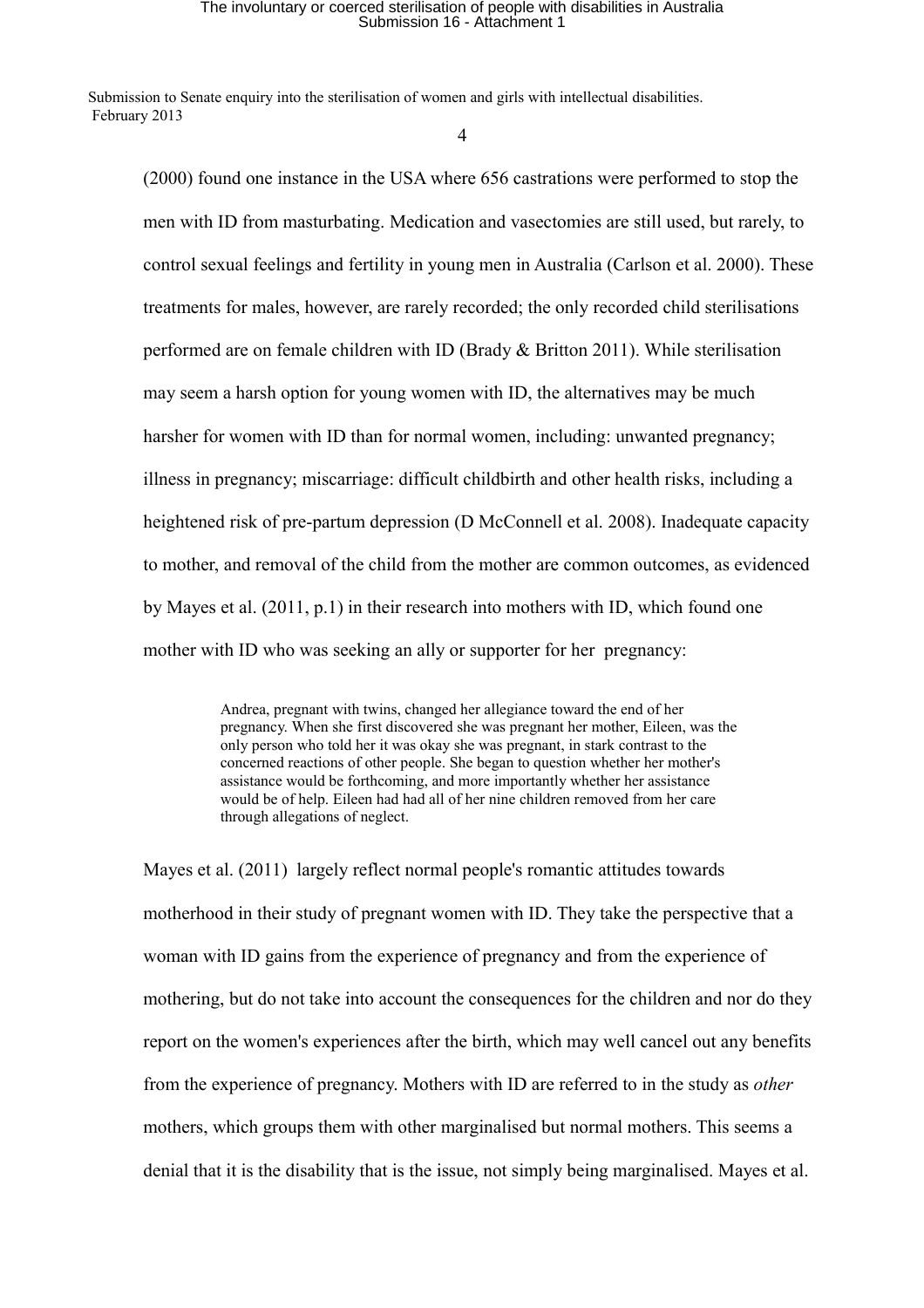(2011, p.1) suggest that another reason for their marginalisation is that mothers with ID often do not get to keep their babies:

> Perhaps a key difference between the "other mothers", such as welfare, single and lesbian mothers in the literature is that their lives and identities as mothers are discussed. The lives of mothers with intellectual disabilities remain virtually hidden: either through silence or through their children being removed by those in positions of authority.

McConnell et al. (2000) also found that the children of people with ID were removed more frequently than was the case for normal people, even when neglect had not been proved or the parent was taking steps to overcome their deficiencies. Perhaps the courts ignore the emotive arguments and acknowledge the intransigence of ID and the likelihood that training may not be retained and that adequate support was unlikely to be provided.

Australia does not provide specialist pregnancy services to people with ID. Mayes et al. (2011) found there were no such services to provide for pregnant women with ID in Sydney and the high number of forced surrenders of their children loudly confirms the inadequacy of support for these parents. That the support is often essential is largely ignored when normal people encourage situations that may not come close to expectations for people with ID and may well be beyond their abilities. Weiber et al, (2011, p.2) found that parents with ID often lacked the emotional understanding required in parenting:

> Those who have ID are usually aware of their shortcomings concerning practical things, such as cooking, cleaning, handling money and arriving on time. But the awareness of other demands connected to parenthood, such as meeting the child's emotional needs, is often failing. When people around them point to shortcomings regarding their responses to their child's needs, people with ID in general have difficulties recognising those shortcomings (Hindberg 2003).

5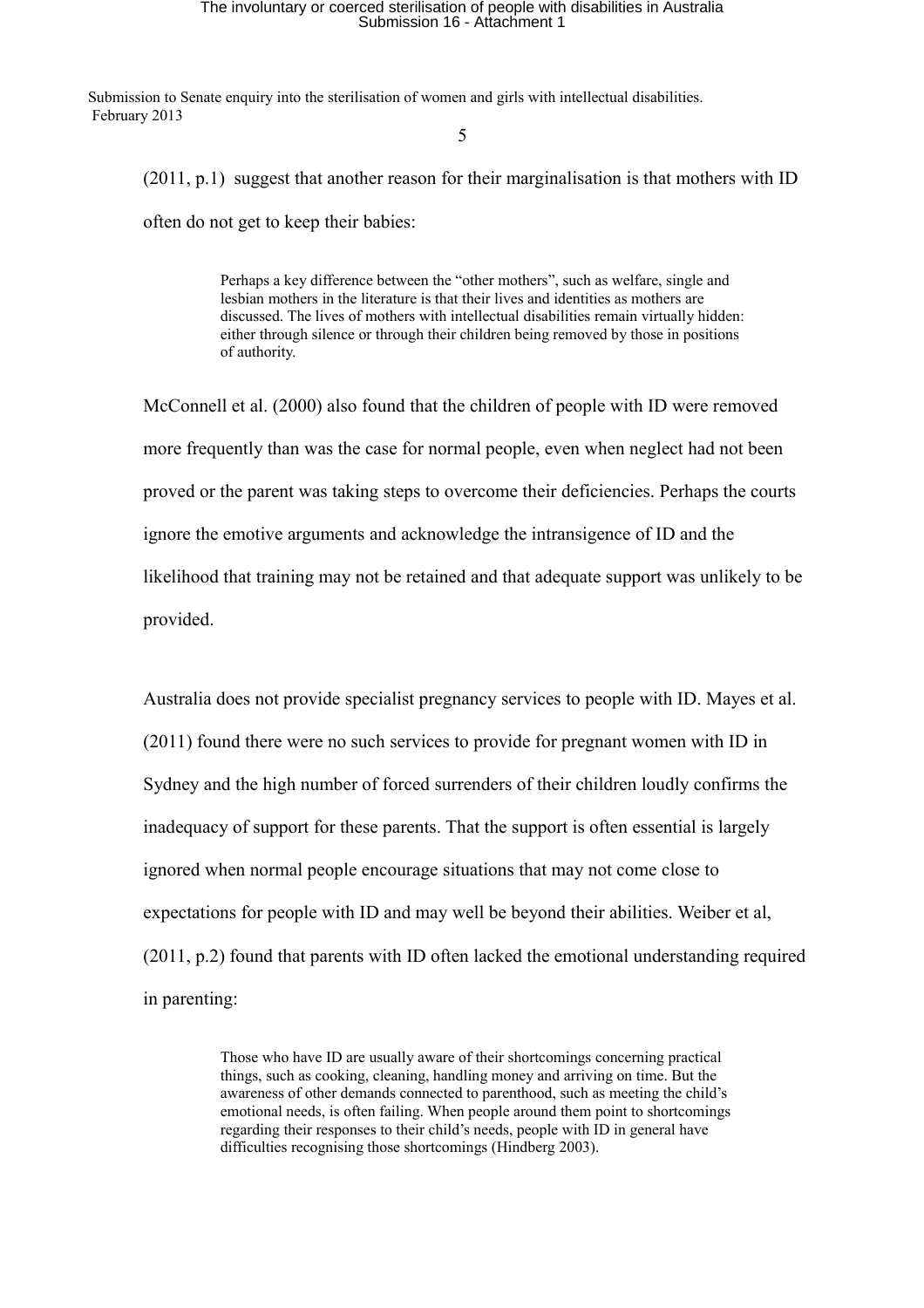6

### **Carol**

Baum (1994) tells the disturbing story of a young woman, Carol, with an IQ of less than 40, who was discovered to be 24 weeks' pregnant as the result of a sexual assault. Because the legal position of the service was unclear and finally because nobody could be found to perform a termination at such an advanced stage, the pregnancy was allowed to proceed with an order for the baby to be taken away at birth. The focus then became about calming this women's distress, educating her about what was happening to her body and preparing her for the birth and subsequent surrender of her baby. It is extraordinary that a person of such low IQ with few verbal, comprehension or self-care skills should have been allowed to continue her pregnancy, because, despite the confusing legal situation, there was certainly provision for professional discretion. Although ambulant, Carol was doubly incontinent, wore large incontinence pads and needed assistance to bathe. She demonstrated distress by pulling out her own hair, which behaviour she was exhibiting regularly by the time of the intervention, as well as being more averse than usual to being touched or bathed.

Despite the conclusion that Carol was not coping at all with what was happening to her, and was unaware of her condition and an abortion could have been effected immediately, there was a great deal of relief amongst the team of interventionists, because of antiabortion sentiments, when it was decided that the pregnancy should proceed. This is a stunning example of how deeply care can be influenced by the moral values held by carers. The goal of the team then became about giving Carol private and pleasant surroundings. As she lived in a large facility, securing a partitioned-off space for her was considered a major victory. Carol received various aromatherapies, music therapy,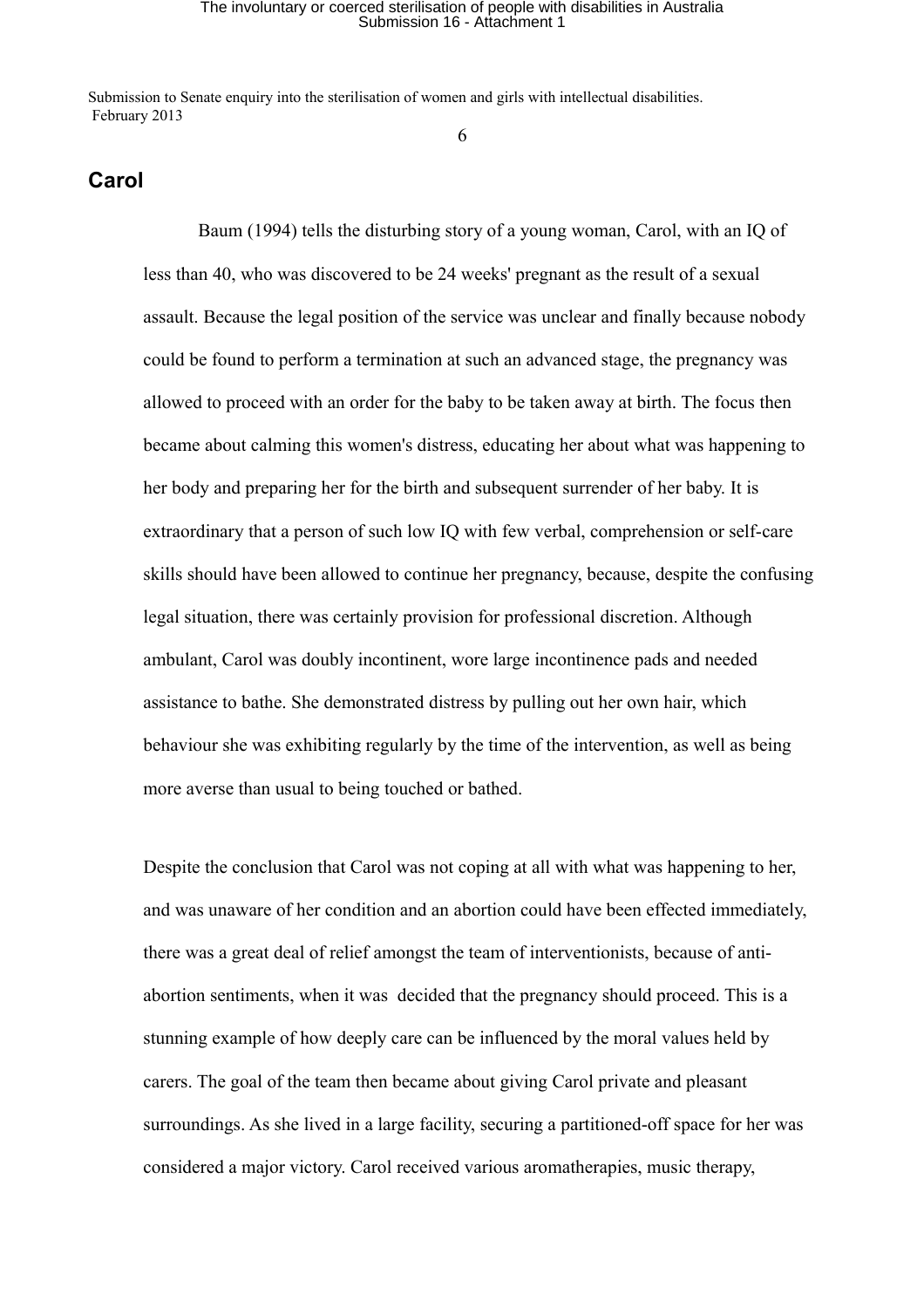### The involuntary or coerced sterilisation of people with disabilities in Australia Submission 16 - Attachment 1

Submission to Senate enquiry into the sterilisation of women and girls with intellectual disabilities. February 2013

7

massages, counselling, and lots of one-on-one attention.

The team spent three months attempting to prepare Carol for the pain of a vaginal delivery, without even considering the much more expedient and much less potentially traumatic option of a caesarian section. As it happened, a caesarian was medically necessary. There was little time to prepare Carol for this, but she weathered it all, identified her offspring as a baby and handed it over to its adoptive parents. The team was concerned that a caesarian would disconnect Carol from the birth, when minimising the trauma should have been a major consideration. It is unclear why the team felt this connection was desirable, beyond projecting emotions, symbolism and meaning onto the pregnancy and birth that they felt Carol should be feeling. What is clear is that the team treated Carol and the birth as if she and it were normal and Carol would receive some mystical benefit from labouring and giving birth vaginally. It would seem more beneficial to downplay the birth, especially as Carol would be allowed to have no relationship with the baby, rather than turn it into a spiritual rite of passage, when it is likely that Carol had no awareness of any such effects. The team became alarmed when they realised the baby was leaving the hospital for good and hastily arranged a final farewell for Carol, chastising themselves for such a serious omission. Carol was sad, although how much of this was generated by the team's sympathy would be difficult to determine. The fact that she did not pull her hair out until she returned to the institution, perhaps indicates she suffered a greater loss there. Those assisting her with her pregnancy identified two main reasons for Carol's deteriorated behaviour; grieving at the loss of her baby and the dramatic drop in attention. It seems likely, given that Carol appears to have shown little attachment to the baby that the latter cause was more significant to Carol.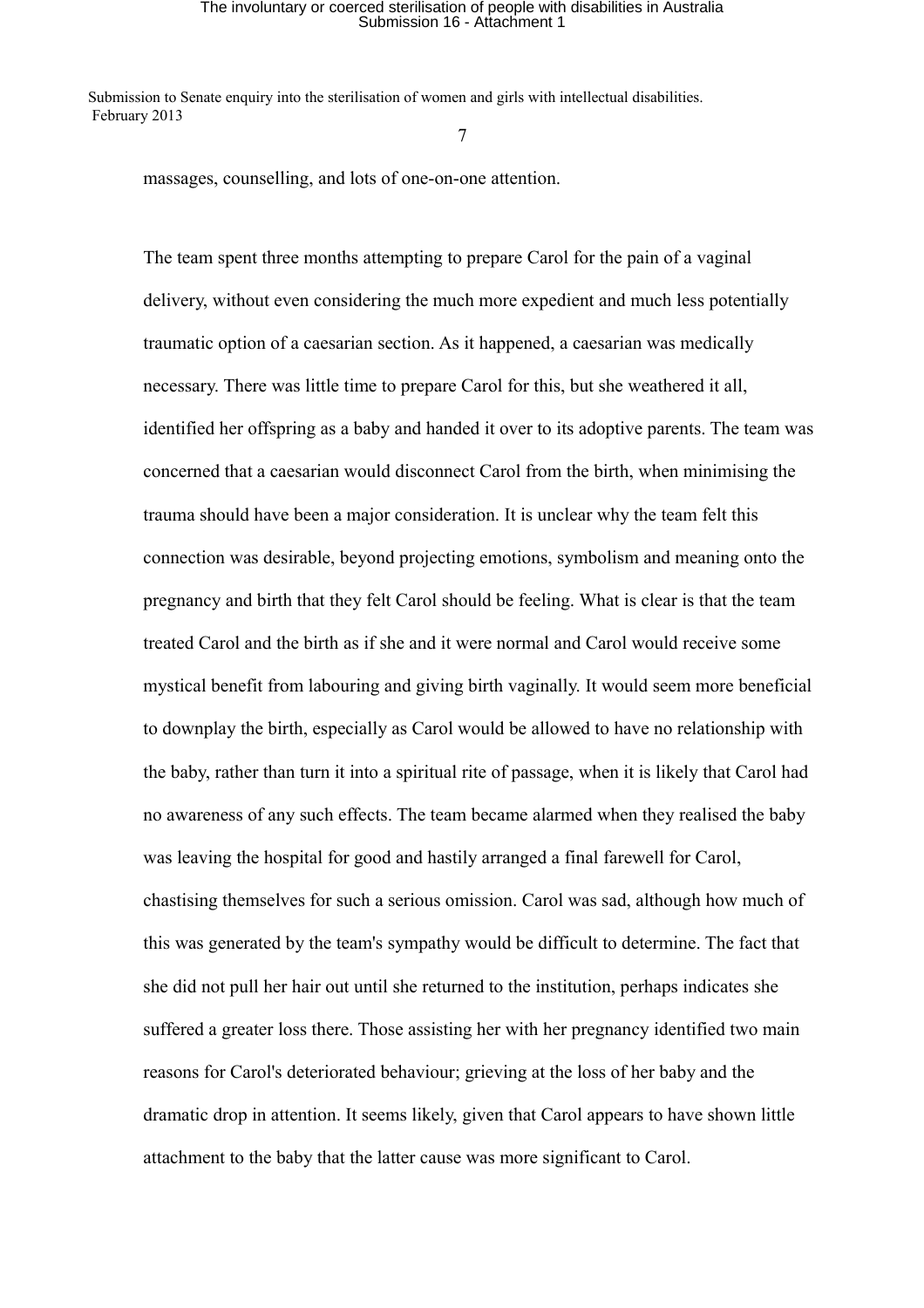## The involuntary or coerced sterilisation of people with disabilities in Australia Submission 16 - Attachment 1

Submission to Senate enquiry into the sterilisation of women and girls with intellectual disabilities. February 2013

8

While Baum (1994) admits that the reporting of this story was largely impressionistic, it seems that those impressions may be greatly influenced by the projection of the team's own sentiments onto these events, which may have had completely different meanings for their client. The large number of people on the team, all providing therapies, was not normal for Carol, despite the stated fact that the intervention was about making the experience normal, informed and rewarding for Carol. In fact, the team decided what her needs were, based on what their needs would be in that situation, because those things were normal for them. Carol could possibility have viewed this as a very special time in her life, only because of the extra attention. It is not reported if Carol retained her comfortably and tastefully decorated, nice-smelling, single room with a CD player, rather than returning to a room shared with seven others. It is also possible that Carol, who largely kept herself isolated, liked the company in the ward and may have needed it. It seems likely she was never asked. Research for this thesis revealed that some people with ID do prefer to share a room, but it would be assumed that privacy was more important because normal people would want it for themselves.

Baum (1994) concludes by presuming that the success of this intervention would translate into success in similar situations, where continuing a pregnancy could not be avoided. This notion that a process and outcome with one person with ID will be replicated in another person with ID in a similar situation is unrealistic, because people with ID are highly idiosyncratic in terms of needs, communication and skill levels, regardless of their IQ. Carol, for example, was found to have greater comprehension abilities than could be expected from her IQ rating. It is also debatable that the therapies: soothing music; nice smells; back rubs and talking needed a trained therapist to administer.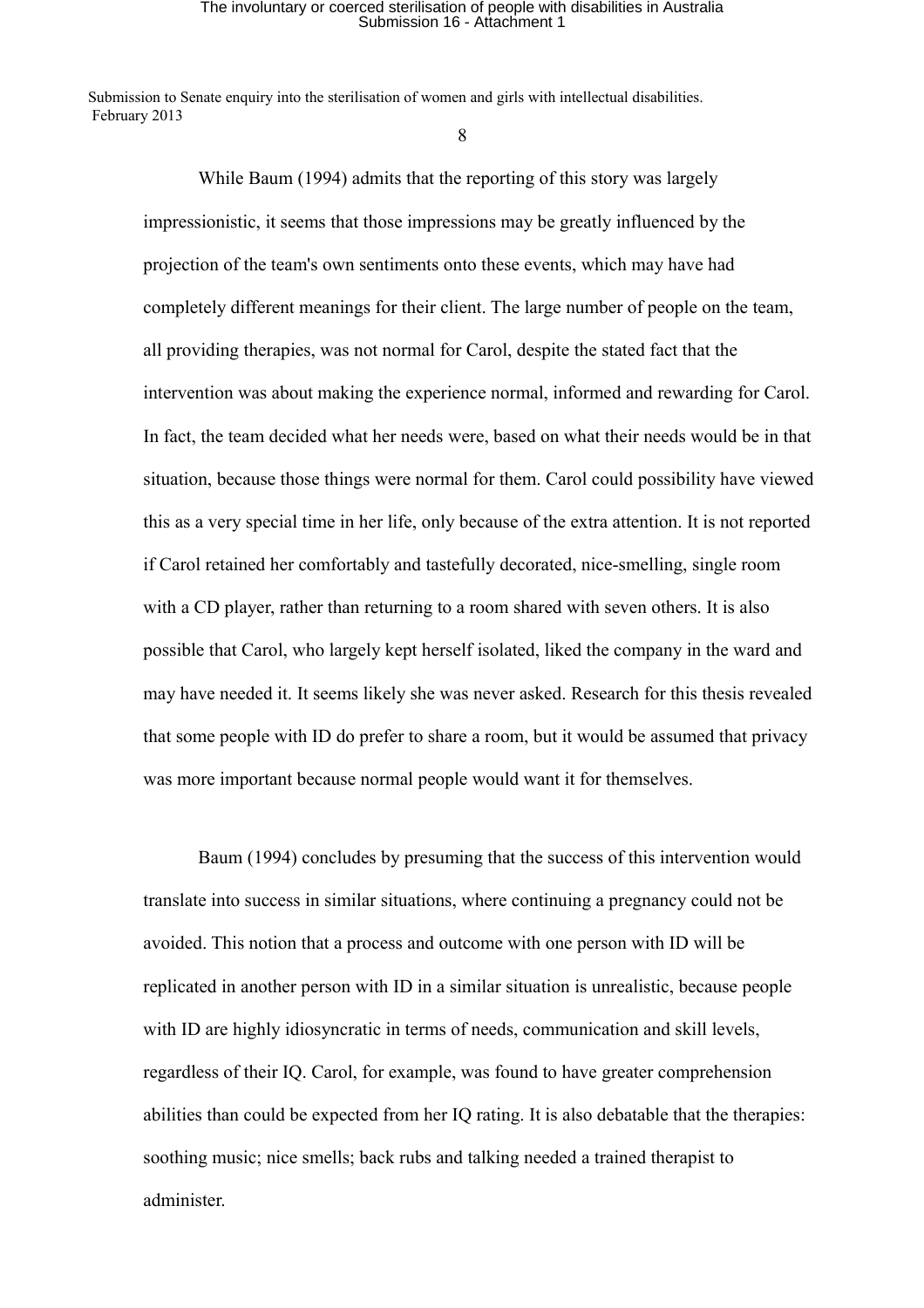### The involuntary or coerced sterilisation of people with disabilities in Australia<br>Submission 16 - Attachment 1

Submission to Senate enquiry into the sterilisation of women and girls with intellectual disabilities. February 2013

 $\overline{Q}$ 

The best way of avoiding the potential trauma from an unwanted pregnancy is sterilisation, which was still not considered in Carol's follow-up. The follow-up training focussed on self-protective behaviour, despite the admission that nobody could guarantee that Carol would remember what to do in a real situation. Carol was so angry at this time that she kicked her main pregnancy carer in the groin. This was interpreted as a subconscious attack on the carer's reproductive organs, symbolising Carol's distress at the loss of her child, but may have been something she learned in protective behaviour classes. This carer was deeply hurt by Carol's attack on her after she had given so much of her own time to keep Carol company. The worker's reaction suggests that she expected a normal response from Carol, and was disappointed because she did not get it. There seems there was an expectation that if Carol was treated as if she is normal, she would behave normally in response. The carer's reaction also indicates that she expected Carol to understand and accept the sudden abandonment, when it seems likely she had no such comprehension.

Interestingly, the perpetrator of the sexual assault was never found, despite establishing that he must have been someone Carol knew, as she would rarely let anybody touch her, thus greatly limiting the possible suspects. The case was closed before the baby was born and Carol's rights to natural justice, and the desirability of removing the perpetrator from Carol's life, were treated as unimportant and forgotten. The team did consider whether anybody would want to continue with a pregnancy that was the result of an assault, and knowing that the baby would be taken away soon after birth. These considerations were also put aside when the pregnancy was not terminated and, as with many of the well-meaning impositions, the team could determine the priorities because Carol would not and probably could not, as she would not have been aware of and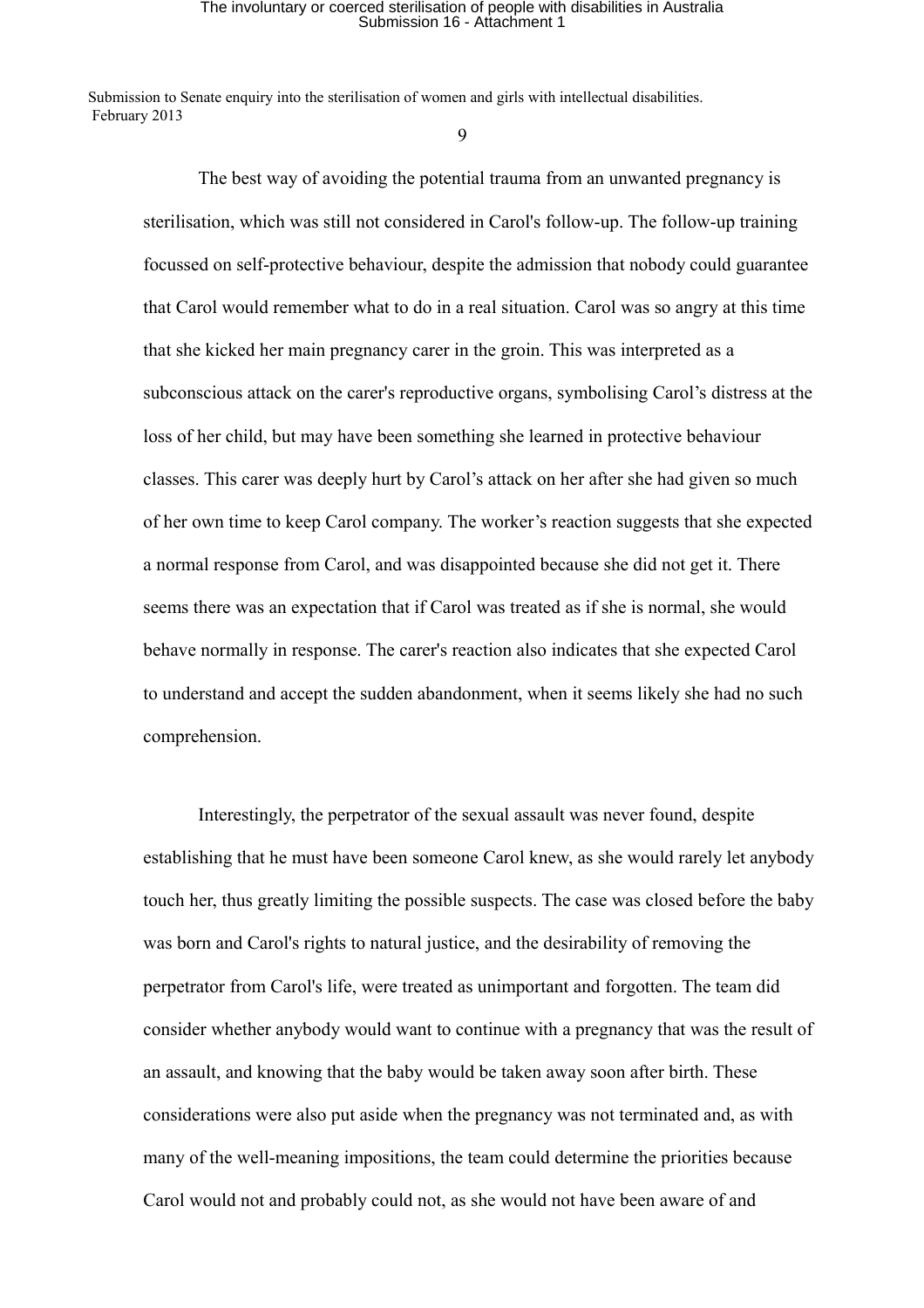10

possibly had no understanding of alternatives. The team had a clean slate on which to lay their own morality, aspirations and sentiments without censure, because of the normalisation imperative in current disability policy. This story also confirms that by trying to make things normal for Carol, the team only succeeded in creating an environment that was not normal to Carol.

### **Marie**

Roets' (2006) report on one case of involuntary sterilisation involving a woman with ID, Marie, reflected an abuse of power by the professionals involved, who ordered the sterilisation without consultation or the consent of her mother or Marie. It is difficult to construe, however that Marie would not have benefited from the procedure on medical grounds, given that it would relieve existing conditions, including incontinence that were causing her considerable discomfort. Marie actually denied any interest in having sex or a baby. The professionals believed differently as she was hiding baby clothes and toys in her room. She did, however, fear pregnancy from rape, which fear would also have been alleviated by the procedure. With the assistance of an advocate, Marie was able to avert the operation. That the emphasis became about rights rather than the situation and the specifics of the individual involved, pretends that Marie is normal and that she is fully aware of all the implications. This further implies that she would be able to be normal in whatever situation she ends up in as a result of her fertility and able to cope with the consequences. The victory for human rights did not seem to translate into an improvement in quality of life for Marie as it did not relieve any of her health issues or fears. Halstead (2002, p.36) commented on the meaningless of the faith normal people have in rights and autonomy for people with ID, as a means of correcting injustices. The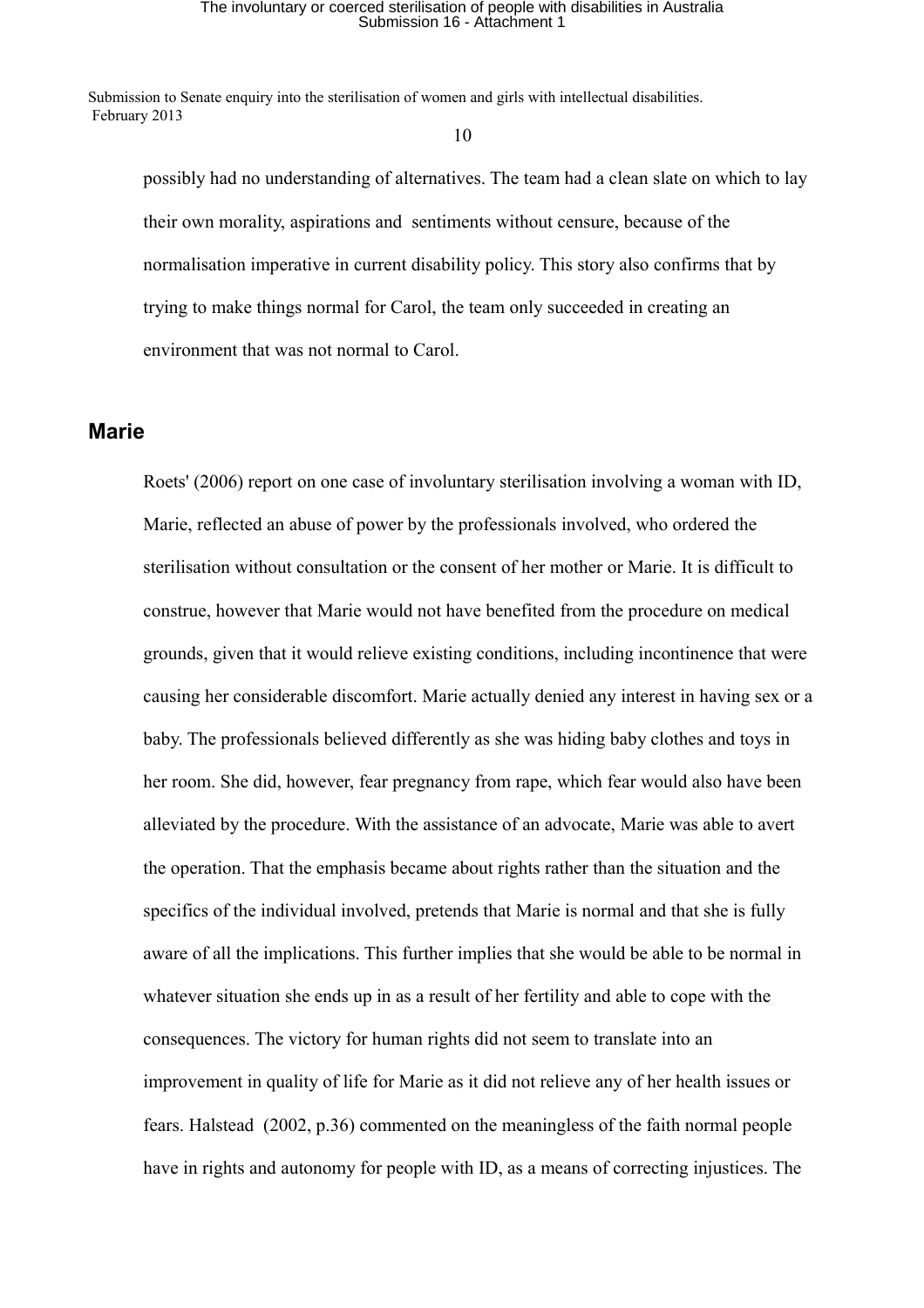11

benefits of rights are often immaterial and do not address the reality of living as a person

with ID in a community, for whom autonomy may be neither valuable nor achievable:

The rise of autonomy as a moral value cannot provide an answer to the question of what values are worth pursuing. The notion of the 'good life' as a result of individual achievement continues the cultural marginalization of people with ID:

My son has all the rights the ADA [Americans with Disabilities Act] can secure, but he still has no friends.

### **Conclusion**

Idealised notions of parenthood are rarely borne out even for normal people.

Normalisation, the rights of the disabled and neo-liberal thinking do not colour the reality of life for people with ID as much as they affect the thinking of disability human rights' activists, such as is evident in the following quotation from the former Disability Discrimination Commissioner, the late Elizabeth Hastings, speaking out against sterilisation: *... such as that the law had failed to protect significant numbers of children from abuse of their fundamental human right to bodily integrity.* (Brady & Britton 2011). Such an emotive statement, which reinforces politically correct ideals, does not allow for individual characteristics, health, ability or circumstance and makes sterilisation always a negative option when it could have many positive consequences for people with ID, most importantly, the ability to have the emotional benefits of intimate relationships, without the risk of unwanted pregnancy. As women and girls with ID who have an IQ of less than 55, at least in Britain, are considered incapable of consenting to sex and, therefore, any pregnancies are deemed the result of sexual assault (Baum 1994), it would seem that their fertility can only lead to grief. It is difficult to understand why the government is so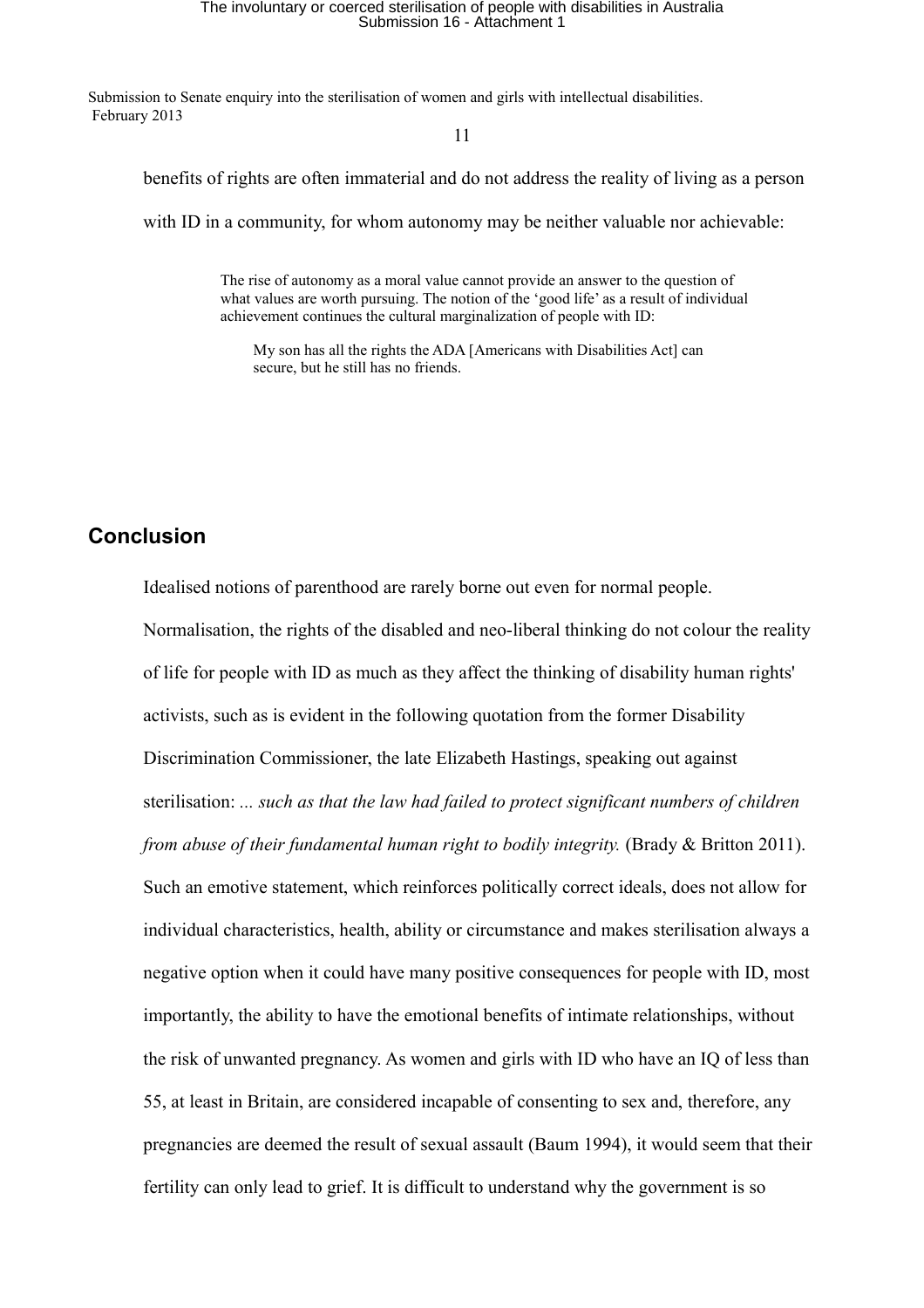# The involuntary or coerced sterilisation of people with disabilities in Australia Submission 16 - Attachment 1

Submission to Senate enquiry into the sterilisation of women and girls with intellectual disabilities. February 2013

#### 12

determined to protect the fertility of people with ID, which may only cause them loss and distress and a physical experience, from which they may not gain anything but confusion and pain. People with ID can only be treated as individuals. Making rules that apply to all are bound to cause gross inhumanity to some. Ultimately, banning the sterilisation of women with ID denies rights available to everybody else and is discriminatory.